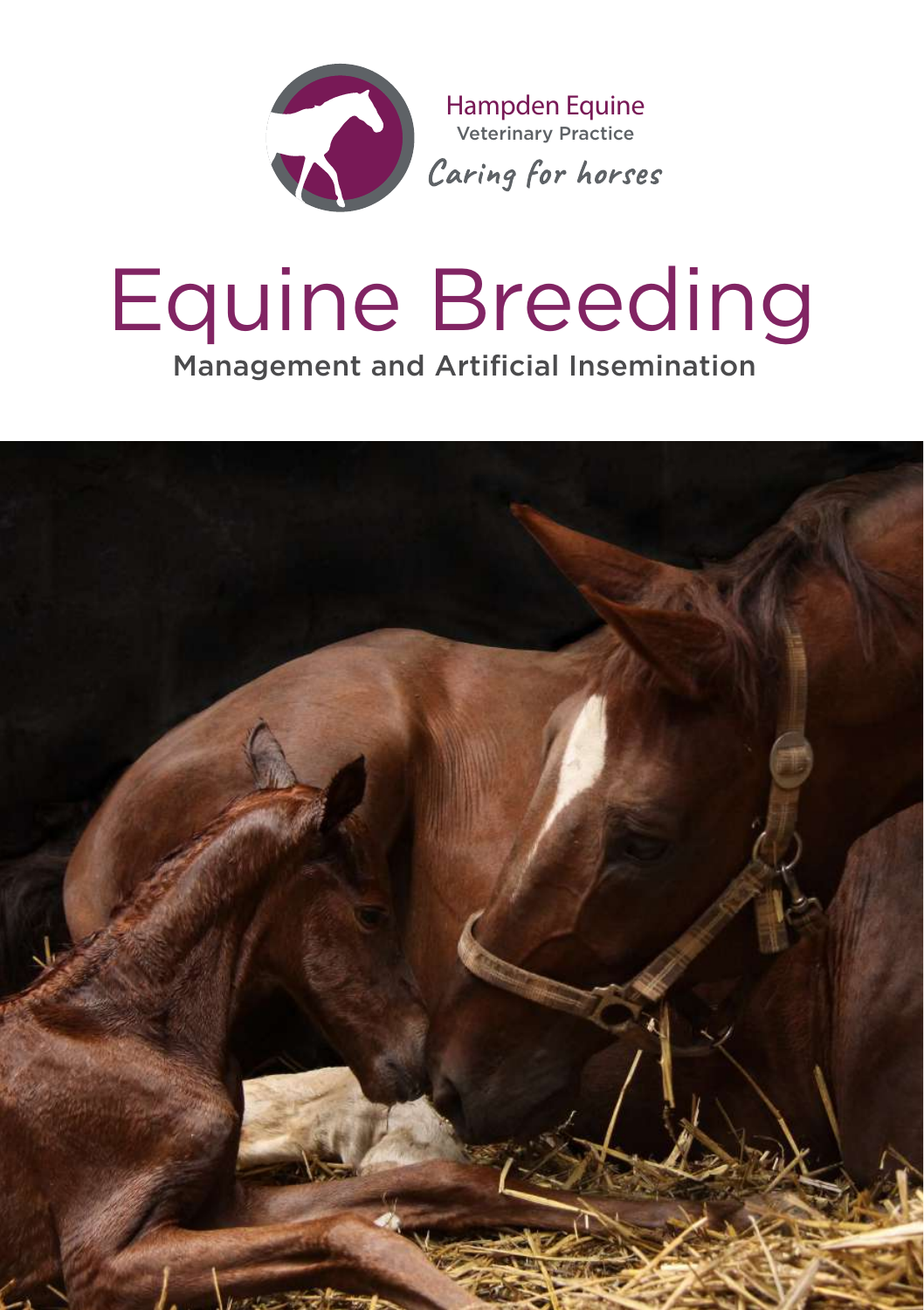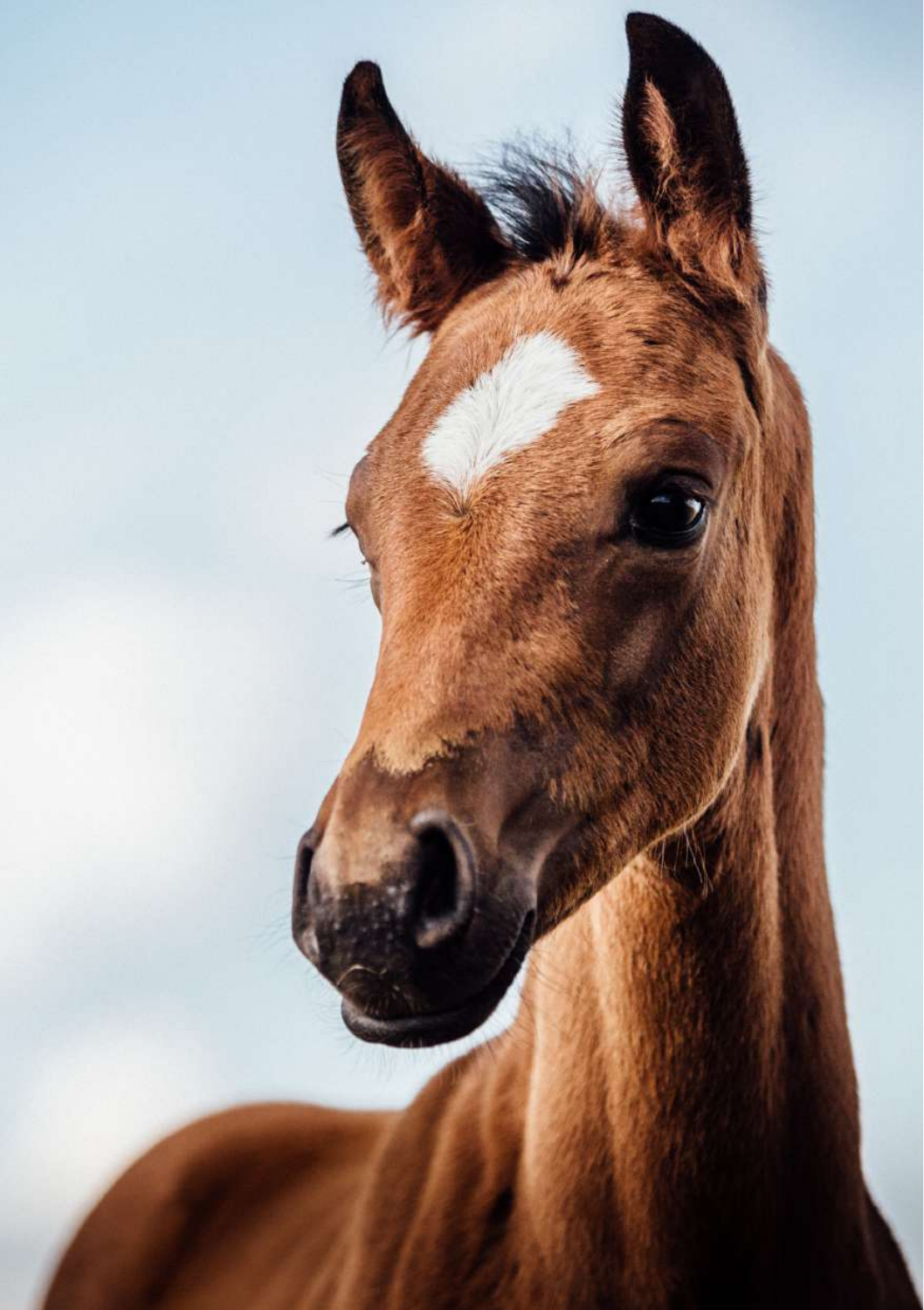# Artificial Insemination (AI)

Artificial insemination has made it possible for owners to get access to the best genetic material from around the world. Artificial insemination is the process of collecting semen from the stallion and manually placing it in the uterus of the mare.

Whilst natural cover is still required by certain governing bodies such as The Jockey Club, artificial insemination plays a big role in equine breeding, bringing with it a host of benefits to the mares, stallions and personnel involved:

- Reduced risk of disease transmission
- Reduced risk of injury to mare, stallion and personnel involved compared to natural cover
- Greater monitoring of semen quality
- Increased number of mares bred as each ejaculate can be split into multiple doses
- Ability to breed mares with stallions all over the world without the need to travel the mare
- Decreased physical demand on the stallion
- Allows stallions to continue competing without the need for a break for the breeding season
- Use of semen from deceased stallions

#### Semen for AI can be either fresh, chilled or frozen:

Fresh semen comes straight from the stallion and must be implanted into the mare immediately. As a result this is usually done with the mare and the stallion in the same location. Fresh semen has the highest conception rates in normal mares.

Chilled semen is the next best option, conception wise. It is mixed with an extender and antibiotics to increase it's lifespan, then chilled. In this state it can last for 2-3 days. Mares are ideally inseminated with chilled semen 12-24 hours prior to ovulating.

Frozen semen is usually stored and transported in liquid nitrogen and thawed immediately prior to insemination. Mares must be inseminated within 6-8 hours of ovulation, meaning that close monitoring of their follicles is required to get the best conception rates. Frozen semen has slightly lower fertility rates as some of the sperm can lose viability in the freezing-thawing process, however advances in preservatives and veterinary input mean that they are only marginally less.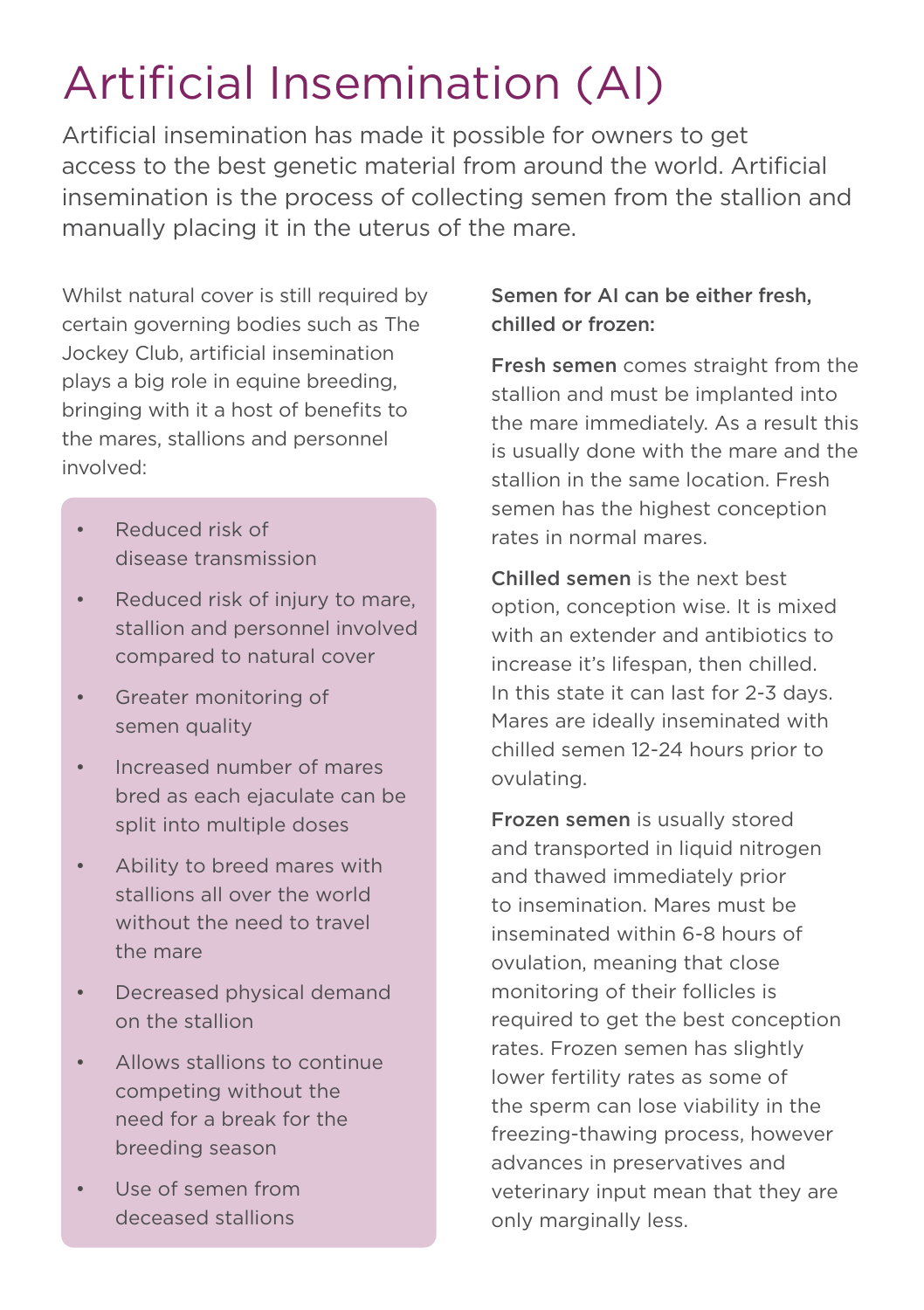# Embryo Transfer

Embryo transfer is the collection of an embryo, around 7 days old, from the uterus of a donor mare and its transfer into the uterus of a recipient mare whose reproductive cycle has been synchronised to that of the donor.

The recipient mare then carries the pregnancy to term and nurtures the foal until weaning. This process allows donor mares to be bred from without interrupting their competition season or going through the risks of pregnancy. It also allows multiple foals to be produced from one mare in a single breeding season. It can be useful in mares with some uterine-based fertility issues to allow them to reproduce.

### Pre-breeding health tests



Prior to commencing the AI programme all mares should have a negative clitoral swab test for sexually transmitted diseases, such as Contagious Equine Metritis (CEM), and blood sample to test for EVA. If your mare doesn't show obvious signs of oestrus, then a prior examination at home, by your vet and a prostaglandin injection and/or course of Regumate, to bring her into season, may be required. A uterine swab is often taken as early as possible when the mare is in oestrus and is submitted for laboratory examination for signs of infection which could interfere with conception.

# Mare Infertility

Mares that have failed to conceive will need to undergo investigations to identify and hopefully rectify the problem. The following are standard procedures for assessing a barren mare:

- Assessment of vulval conformation
- Examination of the vagina and cervix
- Manual and ultrasonographic rectal examination of the uterus and ovaries
- Uterine swab sent to the laboratory for culture and sensitivity.
- Endometrial biopsy enables us to asses the health of the uterus lining
- Video endoscopy of the uterus to detect abnormalities not picked up on ultrasound or biopsy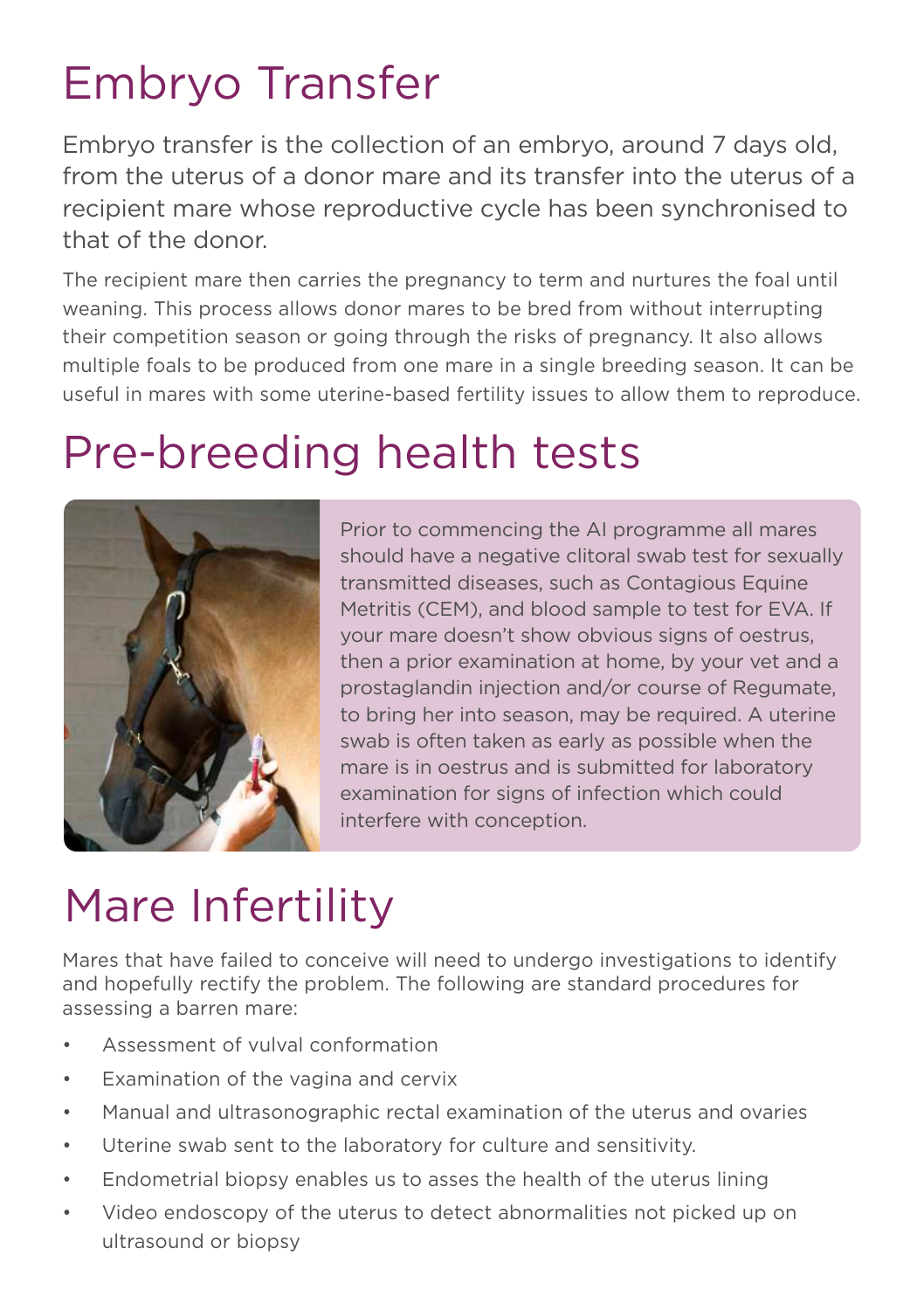# Preparing your mare for breeding

Breeding your own foal is a wonderful experience but there are many aspects to consider before you get started.

The most important consideration is whether your mare is suitable to breed from. How old is she and has she had foals before? Older maiden mares have much lower fertility rates than younger mares or those that have foaled before. If she has had previous foals, then a detailed history of the insemination and pregnancy can be helpful. Are there any undesirable genetic traits that could be passed on to the foal? Certain types of orthopaedic disease can be passed on so it's important to talk to your vet before making your decision.

Once you're happy you have a suitable mare the next thing to choose is the stallion. As well as his type and credentials, it is important to consider the type of semen that is available from the stallion. Is it by natural cover? In which case it is likely your mare will have to travel to him, or is it by artificial insemination? In which case your vet will need to know whether it is frozen or chilled semen and how many days it will take to order. Clear communication with the stallion's manager is essential so that we can get the timings right.

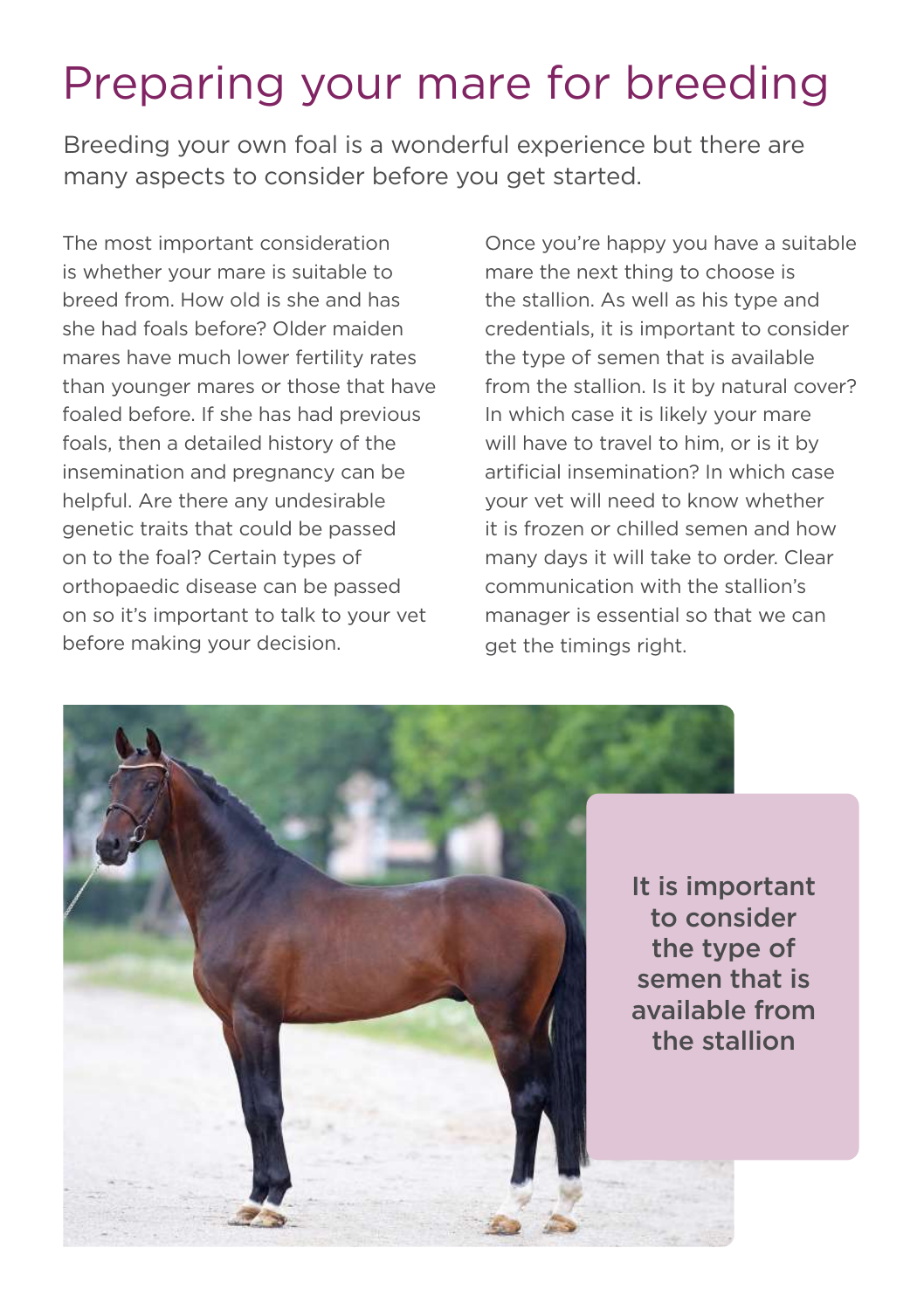# Preparing your mare for breeding

#### The equine reproductive cycle

Mares are seasonally polyoestrous, which means they have multiple cycles but only during the breeding season. Mares cycle when the length of daylight is long, so in this hemisphere that is generally between March and September. During the winter when the daylight is short they are in anoestrus - where their ovaries are inactive. During the transitional period as the daylight increases, their ovaries become active and start producing follicles. The transitional period finishes when they have a surge of luteinizing hormone causing ovulation. After that they establish a regular cycle of ovulation generally every 21 days. During these cycles the ovaries will produce waves of follicles and usually one follicle will become dominant, getting close to ovulation (when the egg is released from the follicle into oviduct, ready for fertilisation) when it reaches a certain size. The time around ovulation is called oestrus, during this time they are receptive to breeding and usually display signs of being "in season". This generally lasts 3-6 days.

#### Pregnancy Diagnosis

#### Signs of oestrus:

- Frequent urination
- Raised tail
- Squatting and winking
- Standing still



In most mares you'll be able to track their cycles by monitoring their oestrus behaviour but we can also accurately pinpoint where they are in their cycle via trans rectal ultrasonography. The cycle can then be managed using hormones, which is hugely beneficial when getting the timing of insemination right.

The first scan to check for pregnancy is 14-16 days post ovulation. The timing of this scan is important not only to check for a pregnancy but also to detect twins. Unfortunately, the equine uterus is not well designed to carry twins, one foetus needs the entire endometrial surface (uterus lining) to fulfil its nutritional requirements. As a result, twins usually result in the abortion of one or both foetuses in mid to late gestation and if a live foetus is delivered they are rarely viable. If twins are discovered at this early stage we would normally squeeze one embryo so that only one continues. The next landmark is the heartbeat scan which is normally done around days 25-28. Placentation (the formation, type and structure of the placenta) begins around day 32-35, after which the pregnancy should be well established, so we recommend a third scan around days 42- 45. This confirms the pregnancy is still viable after the highest risk period has passed.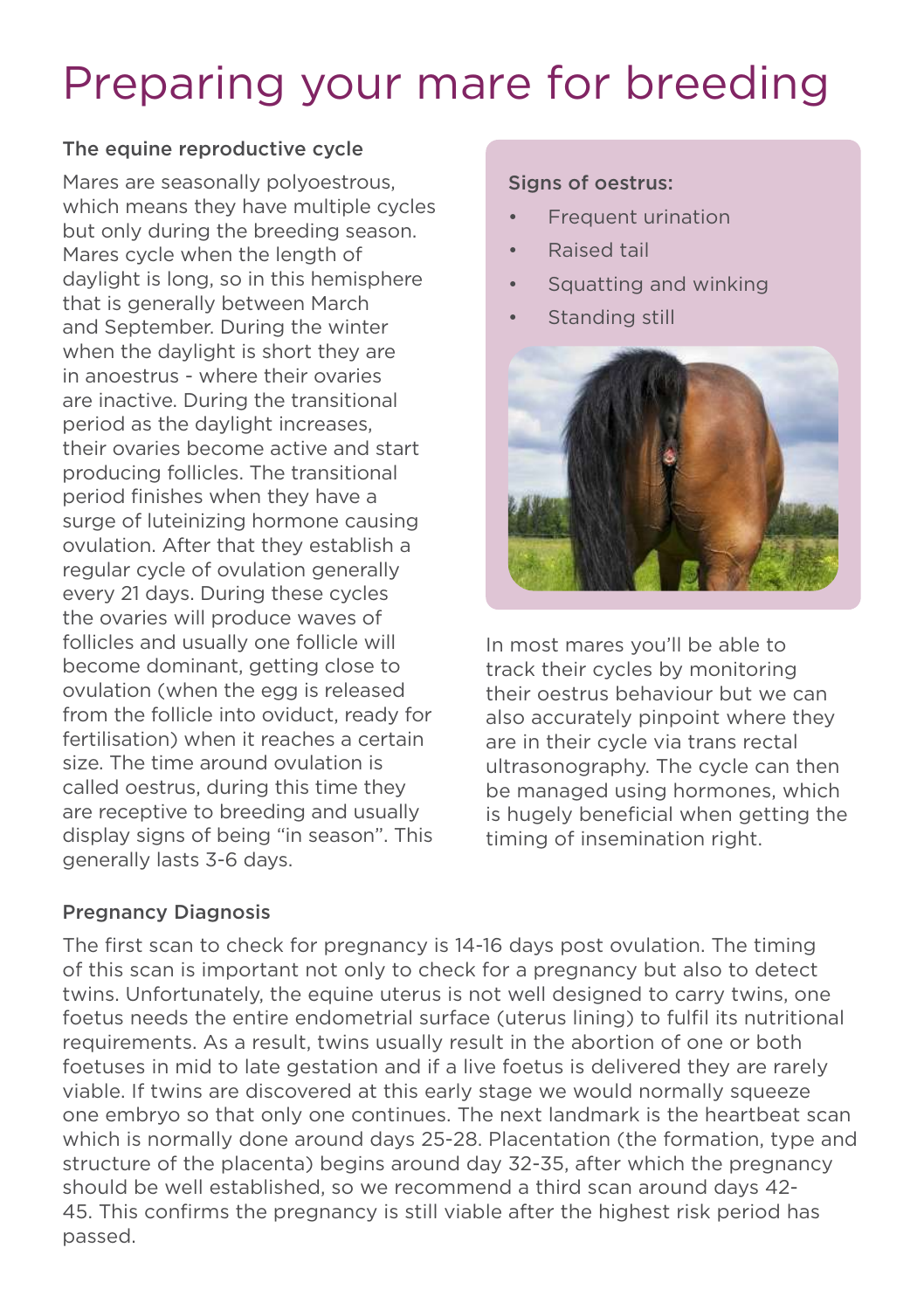#### How should I manage my mare during the first 7-8 months of her pregnancy?

Through her pregnancy your mare will continue to require the same care and attention as a ridden horse. Suitable exercise, correct nutrition, feet regularly trimmed, routine dentistry, de-worming and vaccinations will all help to ensure a healthy pregnancy, enabling you to look forward to the birth of your foal with greater confidence.

It is during the last 3 months of pregnancy that she may need an increased calorie intake if her body condition score drops this is usually made up using forage.



#### Vaccinations

Brood mares should be up to date with tetanus and equine influenza vaccinations prior to conceiving. A booster is then given during the last 3 months of pregnancy, which will result in antibodies being transferred to the foal via the colostrum that it drinks during the first few hours of life. Equine herpes virus can cause many different types of disease (respiratory infections, neurological symptoms and abortions). Pregnant mares are therefore usually vaccinated for equine herpes at 5, 7, and 9 months of gestation.



#### De-worming

It is important that near to the time of foaling, faeces are regularly picked up and that within the last few weeks of pregnancy the mare is de-wormed as she will be the main source of worms to the foal.

Not all drugs are safe to use in pregnant mares so check the product information carefully or contact your vet for advice.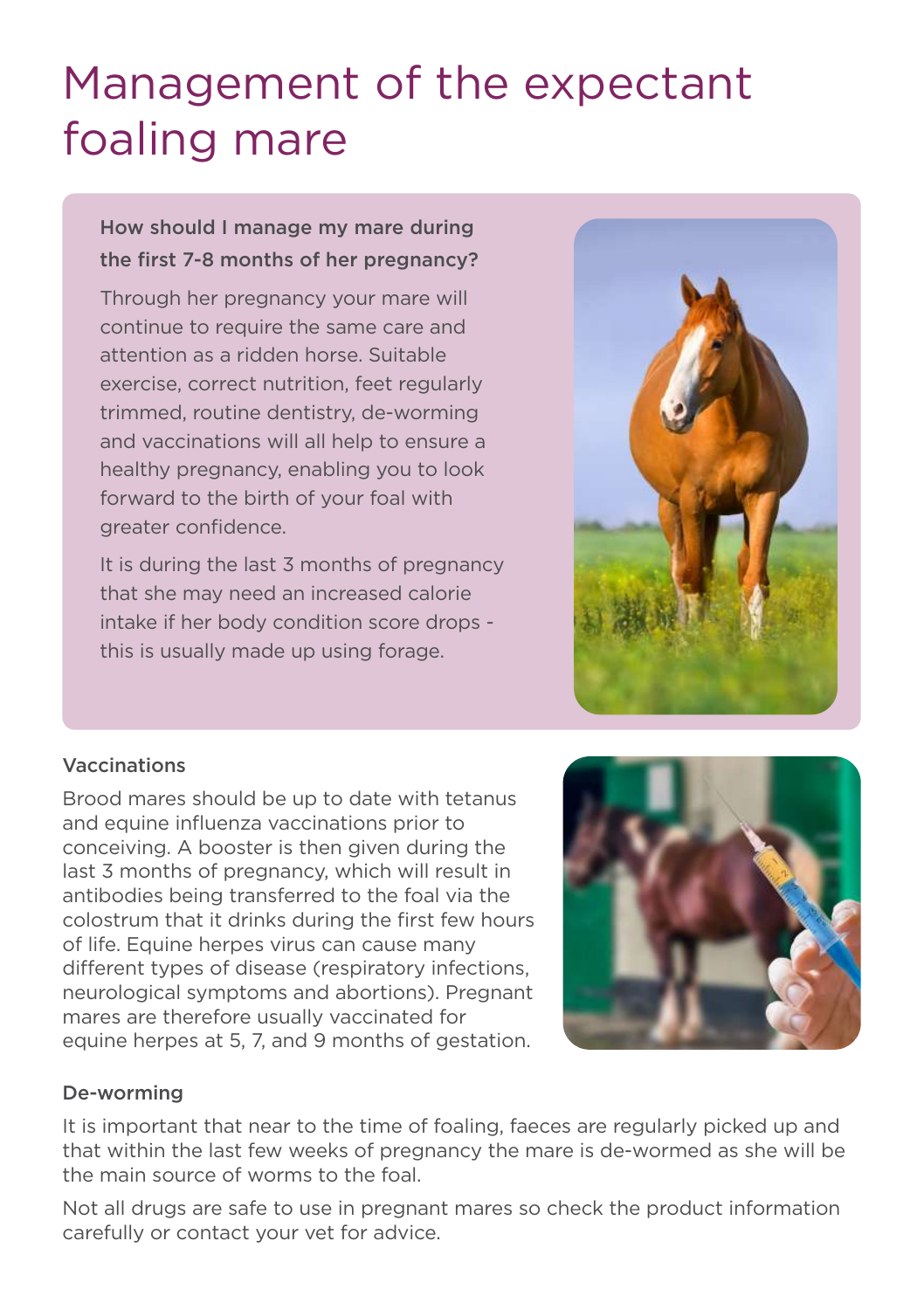#### How long is equine gestation?

The average length of pregnancy in the mare is 338 to 343 days.

If your mare still hasn't foaled by 360 days we would suggest a veterinary examination to confirm that she is still pregnant.

#### What should I do if I suspect my mare has aborted?

Sadly abortions do occur. If you notice a vaginal discharge, or the mare drips milk during pregnancy she should be examined by your vet.

If you find the remains of a placenta or foetus these should be saved for laboratory analysis.

#### Where should my mare foal?

Ideally your mare will deliver her foal in an environment that she is used to that is clean and safe. If she is to be stabled we suggest it is at least 14ft x 14ft, with plenty of straw bedding (shavings tend to stick to newborn foals!) and a floor that can be disinfected just prior to expected delivery, or in-between different mares foaling.



#### Preparing for the birth

Being well prepared and having a good knowledge of what to expect during a normal birth will mean you can remain calm and enjoy the experience. Suggestions for preparation include:

- Save our emergency number on your mobile phone and write it next to the landline in case you need to contact us
- A clock, pen and paper near the stable if she is to deliver inside is useful to time the stages of labour as you can lose perception of time in times of stress
- When the first stage of labour is suspected, the mare's tail should be wrapped with a clean tail bandage (ensure it is not too tight nor left on too long)
- Wash the mare's udder, vulval and hindquarters with water if she has faecal material present
- Ensure there is sufficient straw bedding if she is to foal in a stable

Most mares will deliver their foals without any complications but we advise that foaling is observed so that you can contact us if you have any concerns. Foaling alarms or video cameras can be used to help you monitor the mare's activity as most tend to foal at night.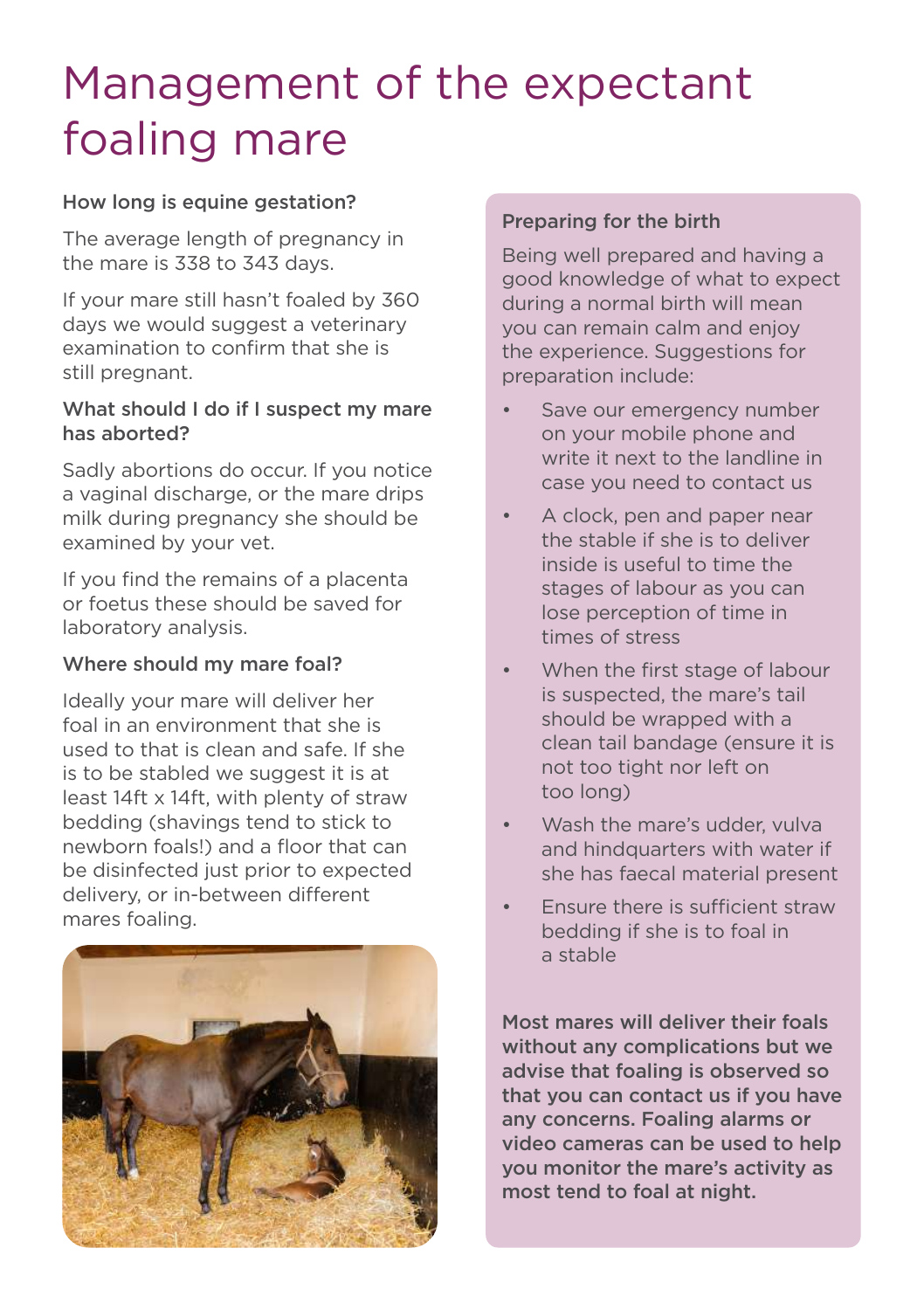

#### How will I know when the birth is impending?

Maiden mares (those that have not had a foal before) tend to be more difficult to assess, while those who have had previous foals often follow a similar pattern of presentation in the days leading up to delivery. Subtle signs that delivery is imminent are softening and flattening of the muscles in the croup, relaxation of the vulva, the tailhead appearing more prominent and visible changes in the position of the foal.

The most obvious and reliable signs are:

- The mare's udder may begin to fill up with milk 2-4 weeks before foaling
- Distension of the teats this tends to happen in the later stages and most mares will foal during the following week
- Waxing of the teats a discoloured, waxy discharge is normally noticeable 1-4 days prior to delivery
- Dripping of milk
- Mares will often become anxious and restless, even appearing colicky kicking at her tummy, pacing, lying down and getting up, frequently urinating and passing droppings, flank watching and sweating for an hour or so before delivery. This is most likely to be the first stage of labour, but if it is violent or continues for more than an hour you should contact your vet as it may be due to another cause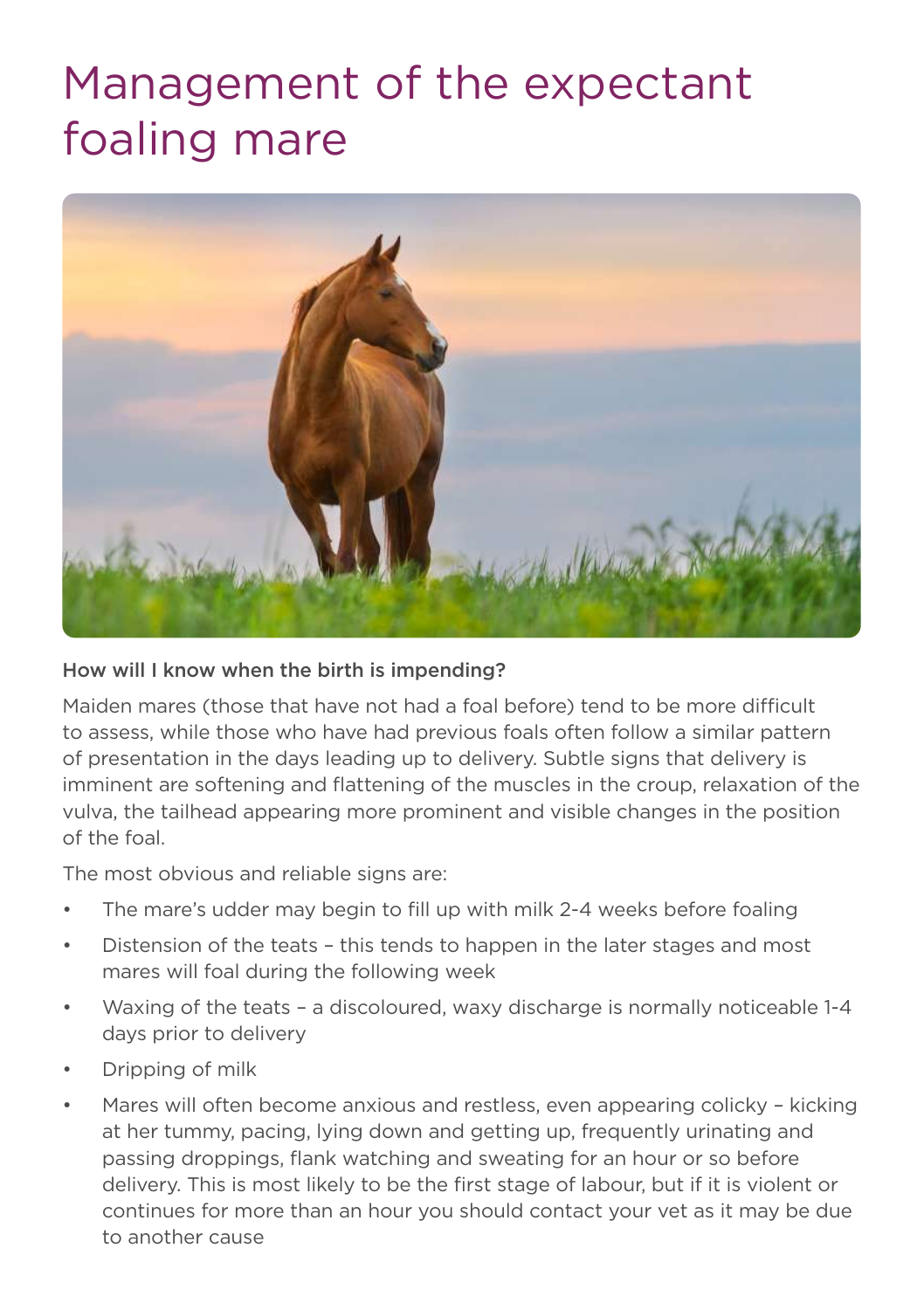Knowing what to expect during a normal delivery is the key to staying calm during this exciting period, but we would encourage you to contact us sooner rather than later if you have any concerns.

#### The 3 stages of labour:

Stage one begins when uterine contractions start and usually lasts 1-2 hours. This often involves restlessness, lying down, getting up and even rolling. During this stage the foal is moved through the cervix and into position in the birth canal – you may be able to see some foetal membranes at the vulva. This stage ends when the foetal membranes break, signalled by a rush of fluid, but this can be difficult to differentiate from urination.

Stage two is the actual delivery of the foal and can happen quite quickly, usually lasting no more than 30 minutes. If you think this stage has been ongoing for more than half an hour, or if there is no significant progress within 15 minutes of the membranes rupturing, you should contact us immediately. Normal presentation of foals is in a diving position with front feet coming first, one slightly ahead of the other (like Superman), hooves pointing down and followed by the nose, head (which should be on top of the legs), neck, shoulders and hindquarters. If you notice that the hoof soles are pointing up, the foal may be backwards or upside down, or if the foal is in any position other than the diving position, you should contact us immediately.

If at any time during stage 2 you see a velvet-like red/maroon membrane covering the foal as it emerges, you must act immediately as you may need to tear the membrane. This is called a "red bag delivery". You should CALL THE VET STRAIGHT AWAY for advice, as the red membrane may be the mare's inverted bladder. If you push the bag firmly and feel the foal's bones inside the membrane you must immediately tear through the membrane as the foal has become detached from its blood and oxygen supply. By tearing the membrane you expose the foal's head to the air so that it can breathe.

You should also assist the delivery by pulling the foal out as soon as possible. The normal membrane that cover foals is a white, yellow or translucent colour.

Stage three involves the expulsion of the placenta. This usually happens within the first few hours. after the birth. If the membranes have not been passed in 4 hours you should contact us immediately as a retained placenta can cause serious problems including infection and laminitis.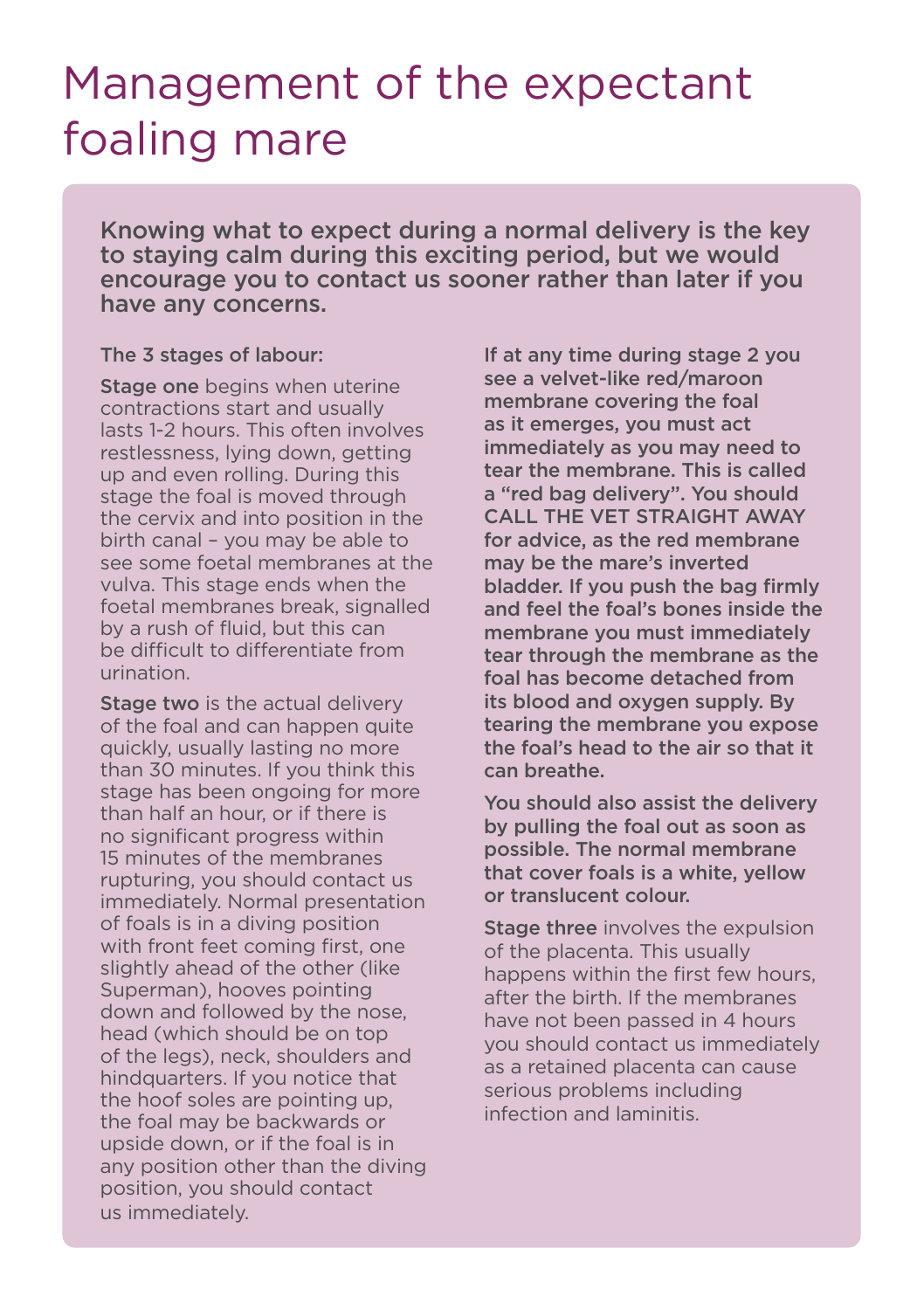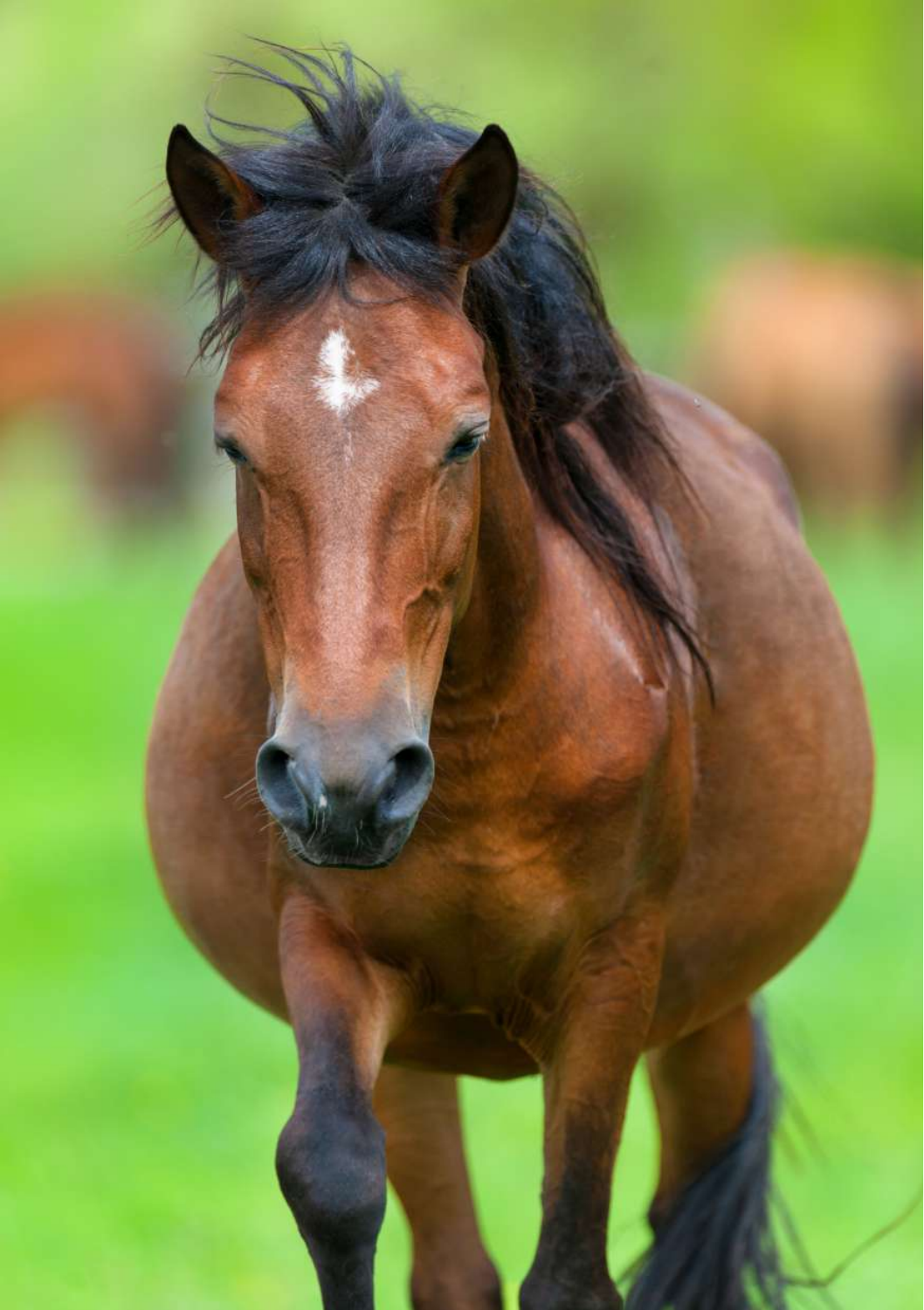### Care of the new born foal

The equine species has adapted to develop as soon as possible after birth, and to exhibit few outward signs of disease to cope with life surrounded by potential predators. This makes close monitoring of foals essential for the first 24 hours of life and early veterinary intervention important if there is any concern.

#### How soon should a newborn foal stand?

It is important that during this initial period intervention is kept to a minimum to encourage the essential mare-foal bond.

After delivery, the foal's hind legs will often remain in the mare for a few minutes. When the mare or foal moves, the umbilical cord will naturally break at its weakest point – it should never be clamped or cut.

The umbilicus should be dipped in a 0.5% chlorhexidene and alcohol solution, and this should be repeated twice daily for a few days until the cord is dry.

If the mare is still lying down, the foal should be moved to her head for her to lick and bond with – the foal should be able to maintain itself on its chest. The mare's licking should stimulate the foal to extend its front legs and after a few failed attempts they should be able to stand within 2 hours of delivery.

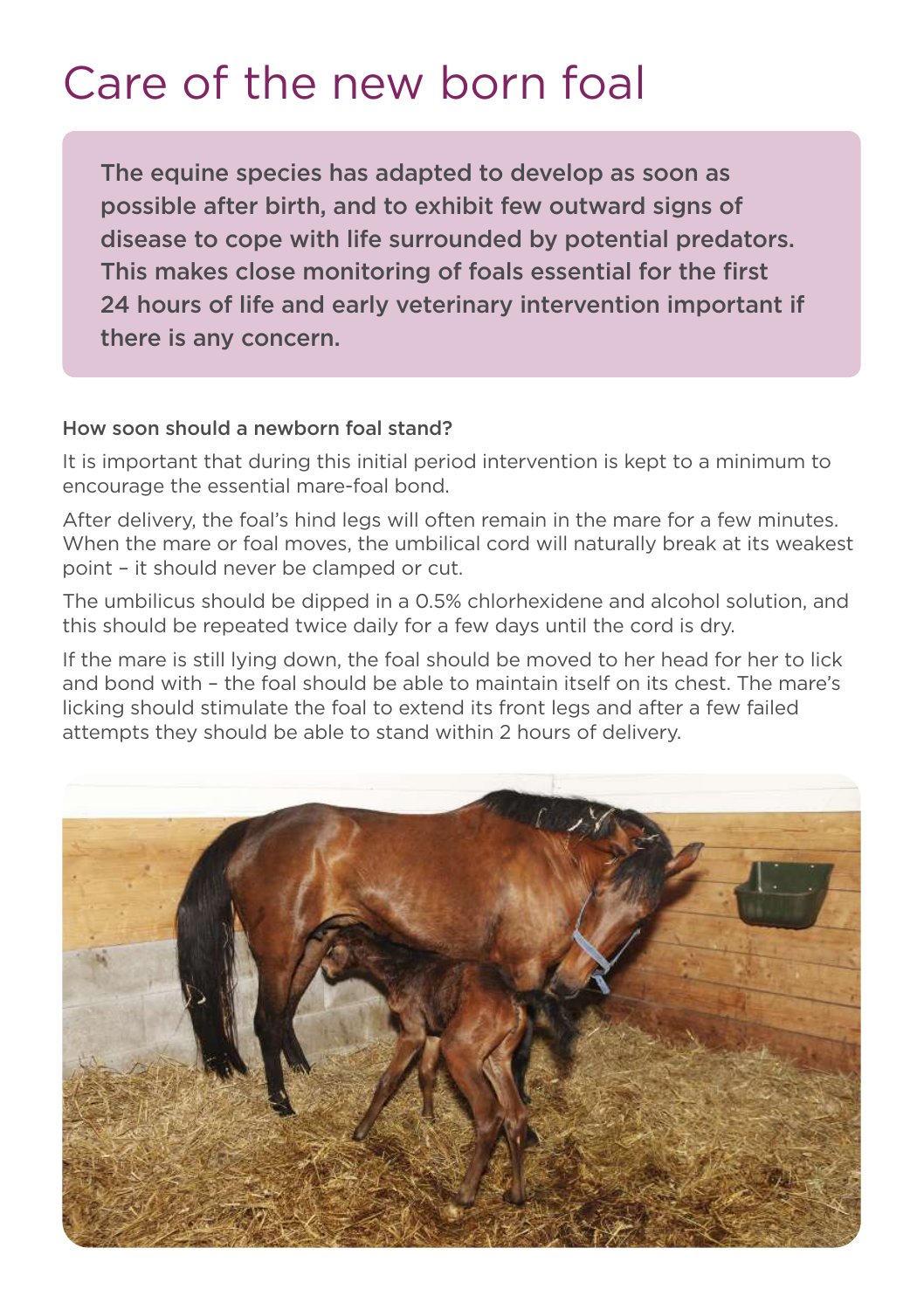### Care of the new-born foal



#### When will the foal have his first drink of milk?

Once standing, foals are very quick to search for milk and they should feed within 4 hours of birth.

Most foals have a suckle response immediately after delivery, but it can take several attempts to find the udder and latch on to a teat. Sometimes they may need gentle guidance in the right direction, or the mare may need to be encouraged to stand still.

The foal's initial feeds contains the very important colostrum (as long as the mare hasn't been running milk prior to delivery) containing essential components for immunity. It is therefore vital that if the foal has not fed in the first 4 hours of life, veterinary assistance is given – this may be by milking the mare and feeding the foal by stomach tube.

The small intestine's absorption of antibodies (that convey immunity) from the colostrum reduces with time so it is important that they feed within this short window.

A vet can check the foal's immunity levels via a blood test taken when they are over 12 hours old.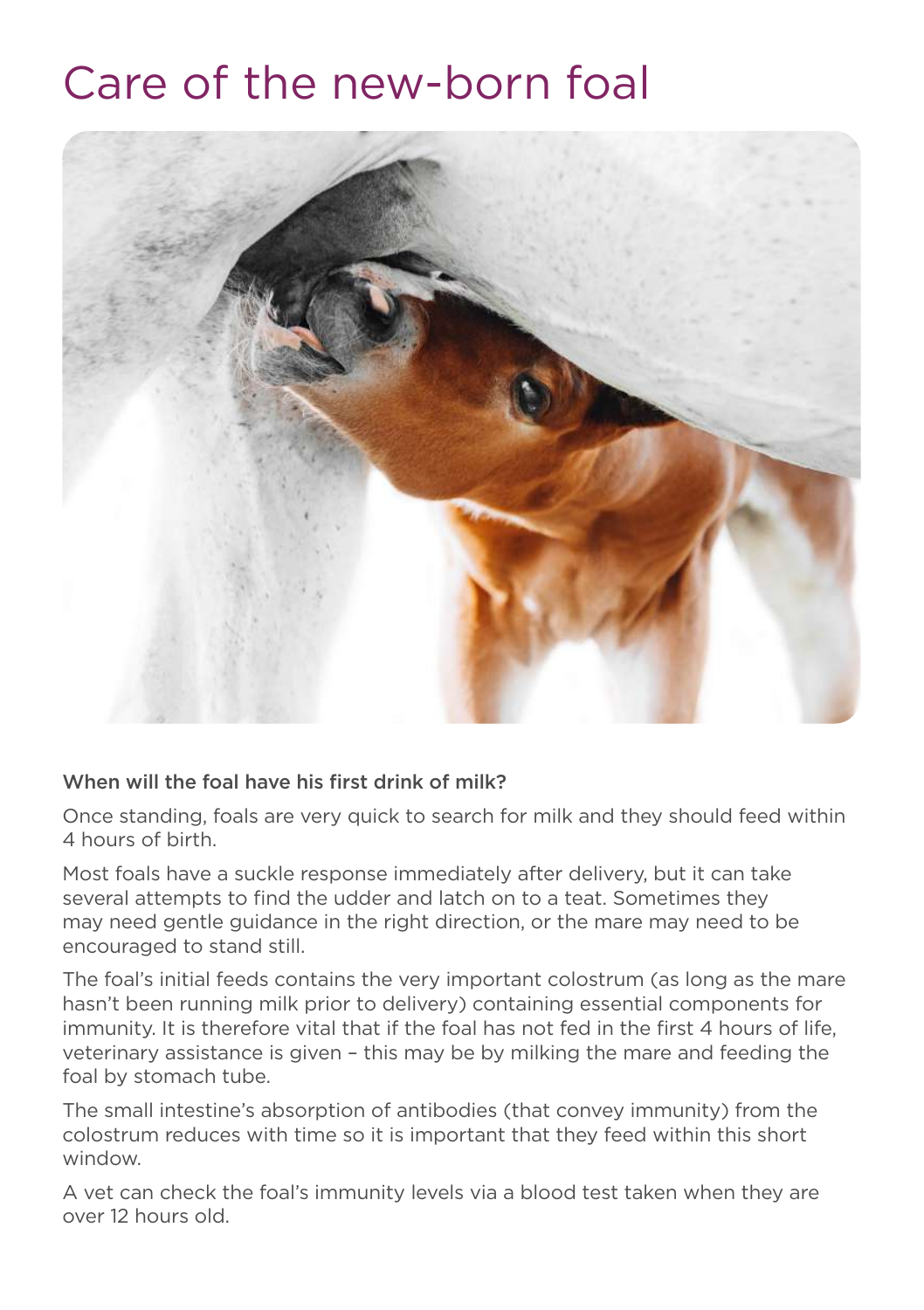### Care of the new-born foal

#### How often will the foal feed and when will it pass faeces and urine?

Most foals feed up to 7 times an hour (when they are awake) and gain up to 2Kg of weight daily in their first week of life.

When foals first pass faeces it is called meconium and is dark brown/black and very firm. The most common cause of colic in newborn foals is when this material is impacted and it can't be passed easily. If the meconium has not been passed within 8 hours of delivery, or if any colic signs are shown, such as straining with no faeces being produced, veterinary attention should be sought as the foal may need an enema. The faeces will become gradually softer as the foal continues to feed.

Urination should also be observed during the first 8 hours of life.

#### Normal foal behaviour

Most foals are inquisitive of humans and interact with the mare. An underdeveloped foal is cause for concern – they often have a domed forehead, low body weight, are weak, have limb deformities and a silky coat. If you are concerned you should contact your vet to discuss the foal and its delivery.

#### The foal's first vet check

If we did not have to attend the delivery, we encourage all owners to have their newborn foal checked before they are 12 hours old. This enables us to check that the mare has sufficient milk and that she has not sustained damage during delivery. It is also important that we check that the entire placenta has been delivered, so please save it for us in a bucket!

Taking a blood sample from the foal will enable us to check it's immune status – if this is low we may advise a plasma transfusion.

During this first clinical examination we will also assess the umbilicus and advise on its care, and check the heart, eyes and limbs.

Administration of tetanus anti-toxin gives short term protection and can be repeated if necessary up to a point when vaccinations can be started, usually from 5-6 months of age.

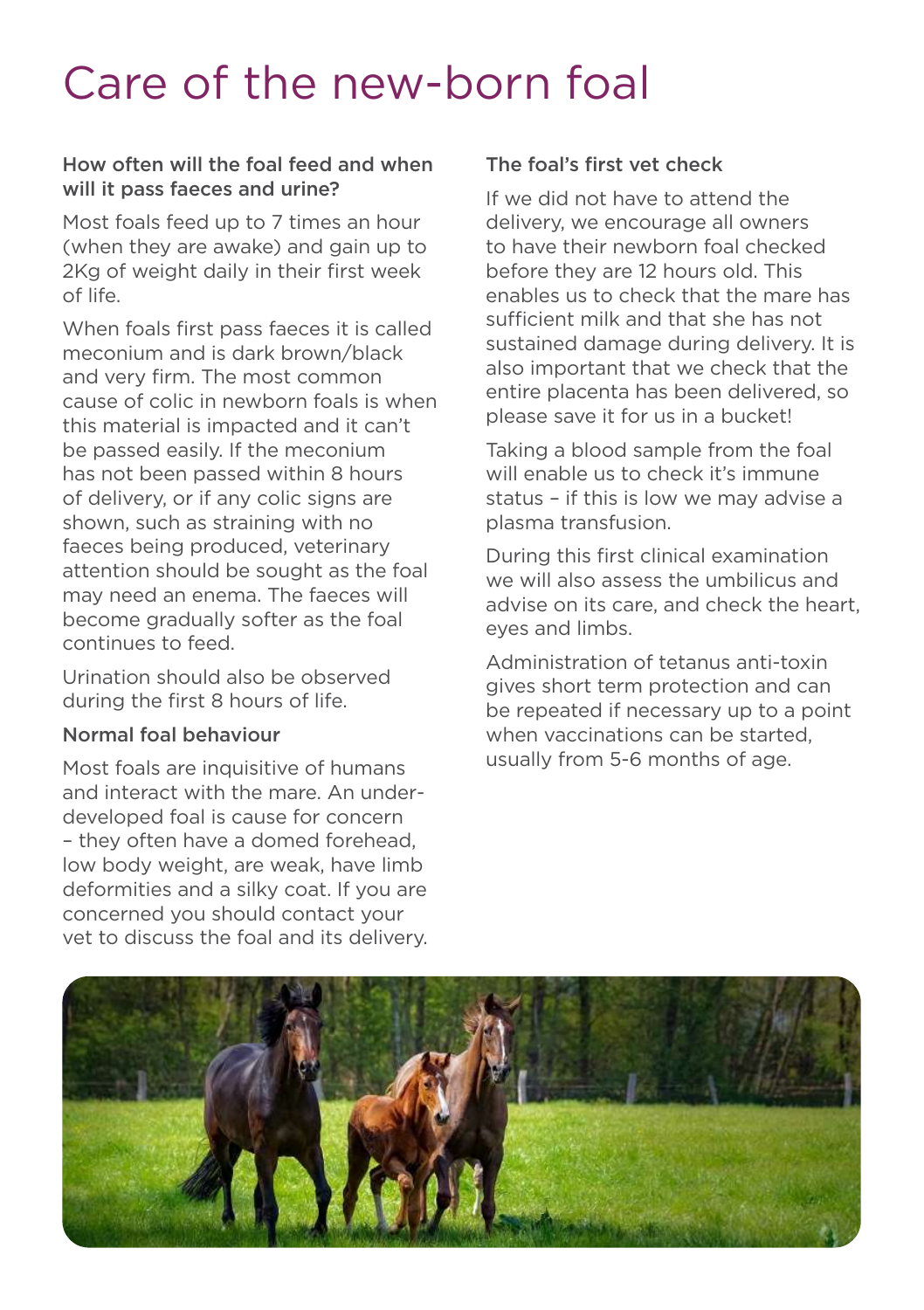Foaling a mare at home can be a joyous experience as long as you are well prepared and are aware of what is normal. We encourage you to talk to your vet if you have any concerns – even if it is just for reassurance we would always rather you contacted us sooner rather than later.